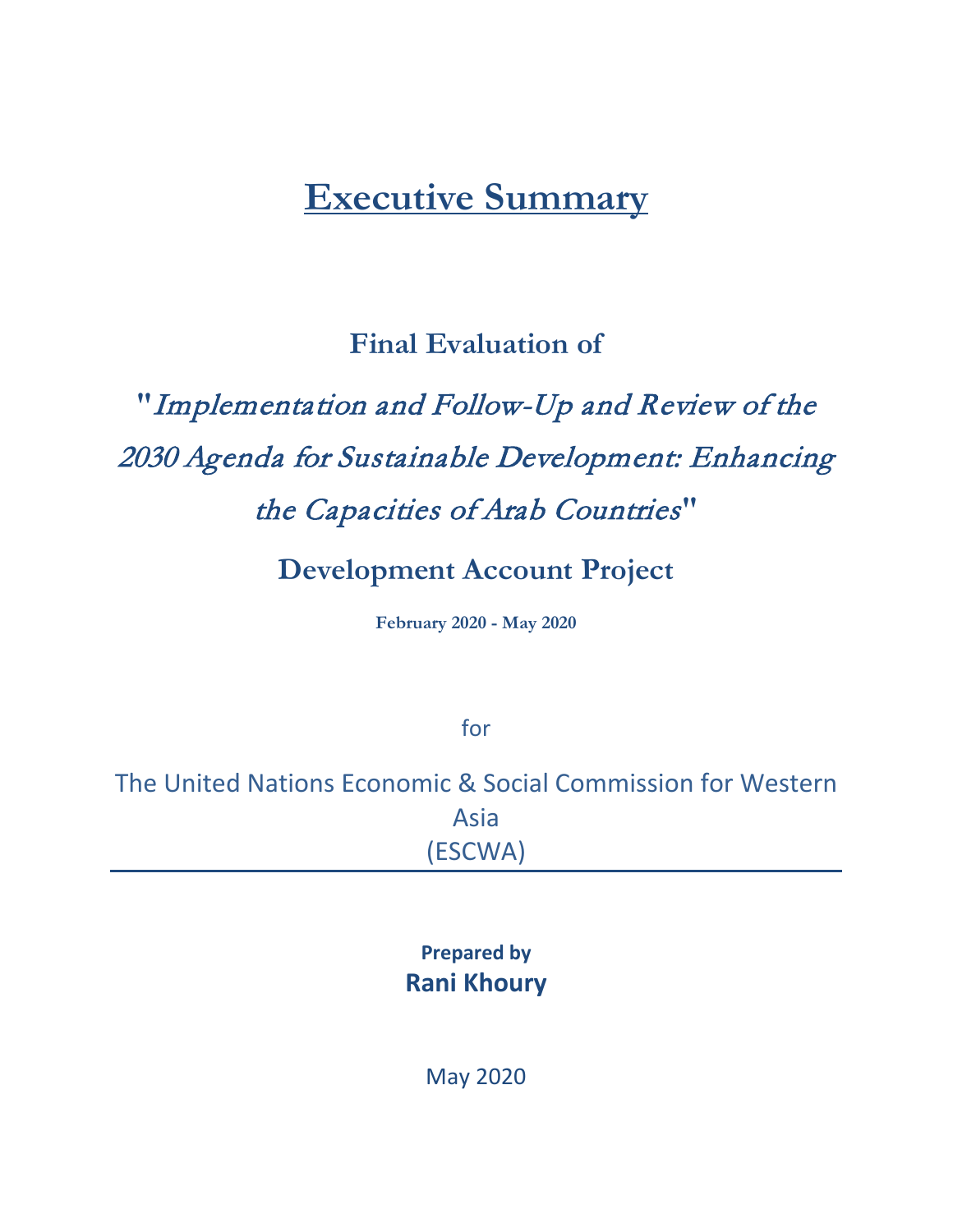#### **Executive Summary**

This report is the result of a final evaluation carried out on the US \$598,000 1617AQ Development Account (DA) project entitled "Implementation and Follow-up and Review of the 2030 Agenda for Sustainable Development: Enhancing the Capacities of Arab Countries" developed and implemented by ESCWA Cluster 5 on 2030 Agenda and SDG Coordination (former Unit on the 2030 Agenda). The project was implemented from January 2017 to March 2020.

The overall objective of the DA project was *to enhance the capacity of Arab countries to operationalize the 2030 Agenda and develop integrated approaches to SDG implementation, adaptation and follow up and review at national and regional levels.* Generally, the project consisted of national and regional-level components, with the national component implemented on an ad-hoc basis based on requests from member countries.

The primary audience for this evaluation is the project team, Cluster 5 on 2030 Agenda and SDG Coordination and ESCWA at large. The evaluation focused on the three main OECD-DAC criteria of *relevance, effectiveness, and sustainability,* and aimed at investigating the extent to which the project achieved its overall objective, expected accomplishments and indicators of achievement. A gender lens was employed throughout the project, from the selection of sample interviewees to the analysis of gender disaggregated data. But despite the fact that analysis was done on gender disaggregated data, the evaluator concluded that the overall views of men and women did not differ regarding the questions raised in this evaluation.

The evaluation methodology was comprised of a comprehensive desk review and remote interviews conducted with the project team and project stakeholders across different Arab countries. Moreover, the evaluator observed one of the activities of the project first-hand through attending a regional workshop on Voluntary National Review (VNR) that took place in Cairo in late February 2020.

#### *Findings*

#### *Relevance*

The project was found to be **fully relevant** to the needs and plans of member States as well as to the work of ESCWA, and of the Cluster 5 in specific. The project was integrated into the Cluster's own activities, making it a complementary tool that actually helped establish the Cluster. Most of the activities actually built upon ESCWA's previous work, especially in terms of utilising the outcomes of the annual Arab Forums for Sustainable Development which took place before the start of the project. All interviewed stakeholders expressed a positive opinion on the relevance of the project to their professions, countries' development, and their work. The project maintained a high degree of responsiveness to member States throughout the project cycle despite not having a stable team structure, but the proactive engagement with member States was not consistent throughout the project duration. The project was also found to be directly relevant to gender and disability issues facing the region given the activities it supported directly contributed to women empowerment and gender equality, as well as the rights of people with disabilities.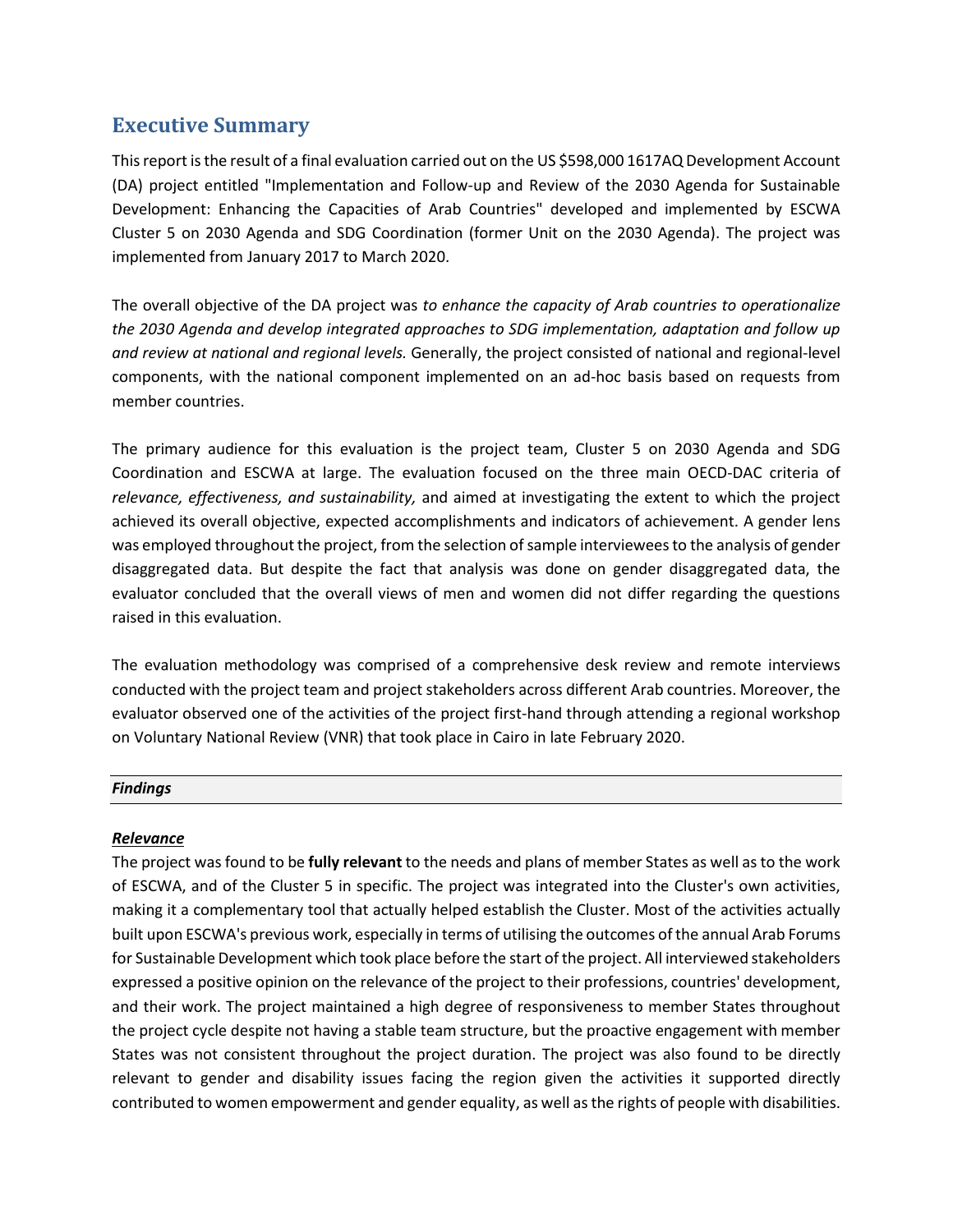#### *Effectiveness*

The project was found to be **partially effective** in achieving its activities and expected accomplishments due to a host of different factors including a lack of specificity in the project design, an unstable team structure, and human resource capacity constraints, which led to significant delays in implementation and an overall non-systematic DA project. The design of the project was found to be open and general in nature, not containing sufficient analysis and specific needs assessment, especially given the fact that the project was designed right after the adoption of the 2030 Agenda, and member States were still unaware of the technical support they need in this new endeavour. Another related factor was the structure of the project team, which underwent many changes throughout the project; it took significant time until the work team was complete. But given all the challenges and obstacles encountered by the project, it should be commended that the project was able to implement the majority of the planned activities in the last 18 months of the project cycle. This was done through a flexible approach that helped sustain the work of the Cluster and deal with external obstacles that arose during implementation. In addition to this, the evaluation found a positive effect arising from the implementation of the project, which was the enhanced level of partnerships and coordination.

#### *Sustainability*

The project's results were found to be **partially sustainable**. The fact that the SDG Knowledge and Learning Platform has not yet been launched, even after the closure of the project, means that the project did not fully achieve its main result related to sustainability, as the platform is one of the main aspects of sustainability in the project. Having said that, the platform was recently redesigned in order to be part of an ESCWA-wide SDG Gateway and will thus sustain the project's knowledge and capacity building outcomes. The platform will provide a wealth of information on all SDGs and related issues including training courses, tools, and important reports have been compiled and translated into Arabic, providing real usable resources for practitioners working in any SDG field across Arab countries. Moreover, the absence of follow-through on the project's national-level activities meant that the project's results are not fully sustainable, but national level activities are expected to be sustained throughout the Cluster's technical cooperation work. This indicates that despite the fact that the project's results were not fully sustainable, the work of the Cluster will build on the project's results moving forward to enhance their sustainability.

#### *Recommendations*

- **1. The project team should launch the Arab SDG online platform (now called the SDG Knowledge**  and Learning Platform) should be launched as soon as possible and link it with other knowledge **platforms.**
- **2. The Cluster should continue with the series of VNR workshops to guarantee the sustainability of project outcomes**
- **3. ESCWA staffshould design DA projects clearly and in a focused way based on thorough analysis, and laying out specific resource needs to facilitate actual implementation.**